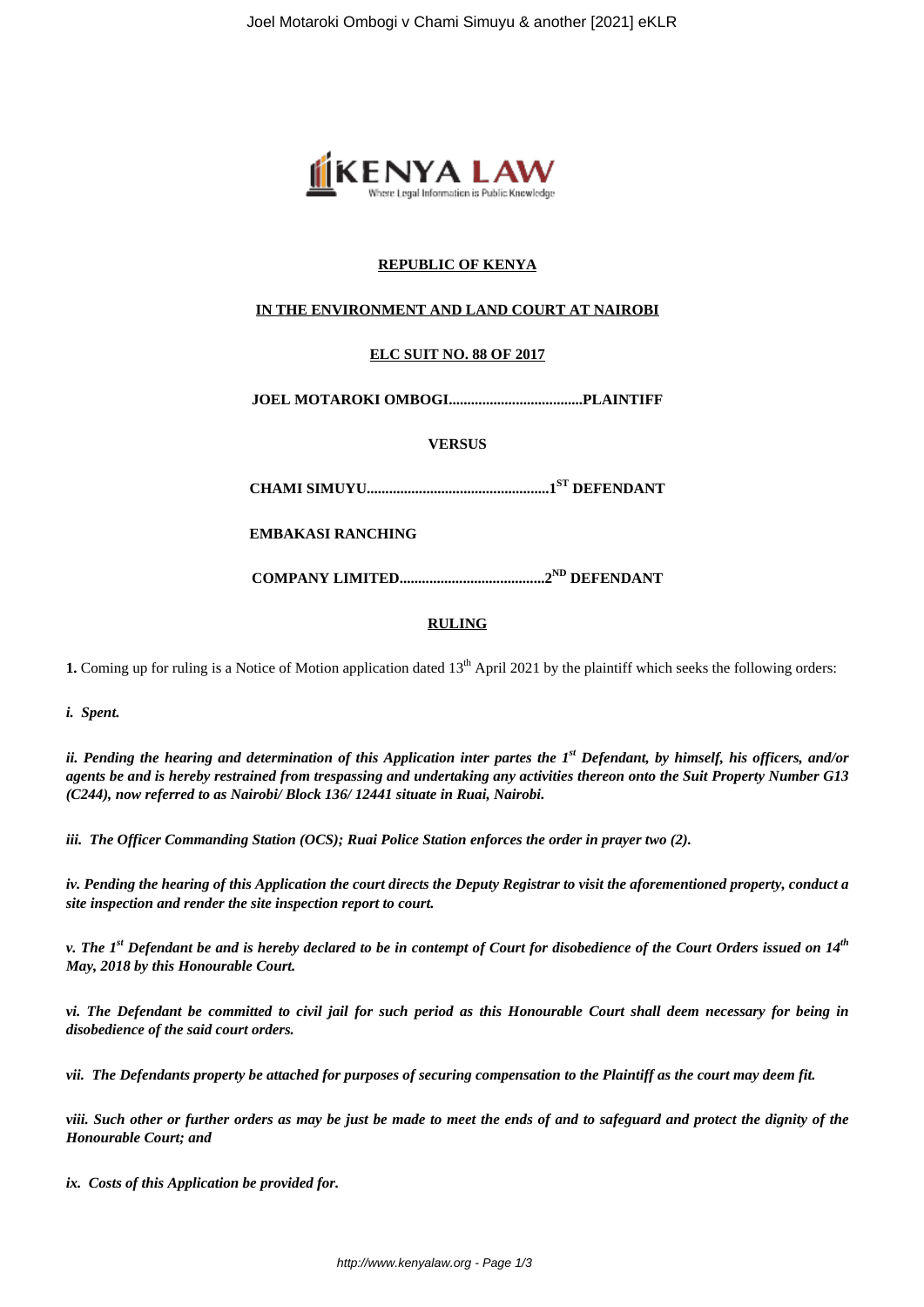# Joel Motaroki Ombogi v Chami Simuyu & another [2021] eKLR

**2.** This application together with the supporting affidavit dated 13<sup>th</sup> April 2021 was premised on the grounds that the 1<sup>st</sup> defendant being well aware of the court orders issued on 14<sup>th</sup> May 2018 stopping further dealings on the suit property pending hearing and determination of the suit, went ahead and disregarded the orders and continued construction of other structures on the suit property. The plaintiff argued that this disobedience defeats the purpose of the court order and the  $1<sup>st</sup>$  defendant ought to be punished for contempt.

**3.** The 1<sup>st</sup> defendant filed a Notice of Preliminary Objection and a replying affidavit dated  $7<sup>th</sup>$  May 2021 in which he deponed that prior to commencement of the suit, he had already built a house in which he was occupying with his family, information which the court was aware of. He stated that the fence in the suit land where he resides, had overgrown which resulted to him trimming it for security purposes. The trimming is what the plaintiff was terming as construction. He annexed photographic evidence to show that he had not tampered with the structures or anything else on the suit property as had been ordered by court.

**4.** He further added that it is the plaintiff who had come to court with unclean hands since he had attempted to process the title documents for the suit property in November 2019 against the court order but the attempt was discovered and stopped.

**5.** This application was canvassed by way of written submissions.

# **Plaintiff's submissions**

**6.** The plaintiff filed his submissions dated  $13<sup>th</sup>$  July 2021 stating that the  $1<sup>st</sup>$  defendant was in contempt of court for disregarding court orders issued on 14<sup>th</sup> May 2018 by Justice Eboso. He submitted that the courts in the cases of Carey v Laiken, 2015 SCC 17 (16<sup>th</sup> April 2015) and Katsuri Limited v Kapurchand Depor Shah [2016] eKLR had expounded on elements that ought to be met for contempt of court to be established. It was further submitted that the court should not condone deliberate violation and undermining of its orders as was held in Samuel M. N. Mweru & Others v National Land Commission & 2 others (2020) eKLR; B v Attorney General (2004) and Mutitika v Baharini Farm Limited (1985) eKLR.

**8.** In conclusion, it was submitted that the plaintiff stands to suffer great loss and injustice if the 1<sup>st</sup> defendant persists in his disregard for court orders and would also erode the dignity of the court. That in the circumstances, the  $1<sup>st</sup>$  defendant should be punished for contempt of court orders.

**9.** No submissions could be traced for the 1<sup>st</sup> defendant in the Court Tracking system or in the court file as of 4<sup>th</sup> November 2021.

# **Determination**

**10.** The issues for determination are;

# *i. Whether the defendant is in contempt of court.*

*ii. If yes to the above, should the 1st defendant be punished for contempt.*

## *iii. Whether restraining orders should be issued against the defendant.*

**11.** The plaintiff states that the 1<sup>st</sup> defendant is in contempt of court for continuing to construct structures in the suit land. An allegation that the 1<sup>st</sup> defendant has denied stating that he was trimming the perimeter fence which had overgrown causing insecurity to him and his family.

**12.** In the case of *Christine Wangari Gachege vs. Elizabeth Wanjiru Evans & 11 Others, [2014] Eklr,* the court found that the English law on committal for contempt of court … was applied by virtue of **section 5(1) of the Judicature Act** which provided that:

*"The High Court and the Court of Appeal shall have the same power to punish for contempt of court as is for the time being*